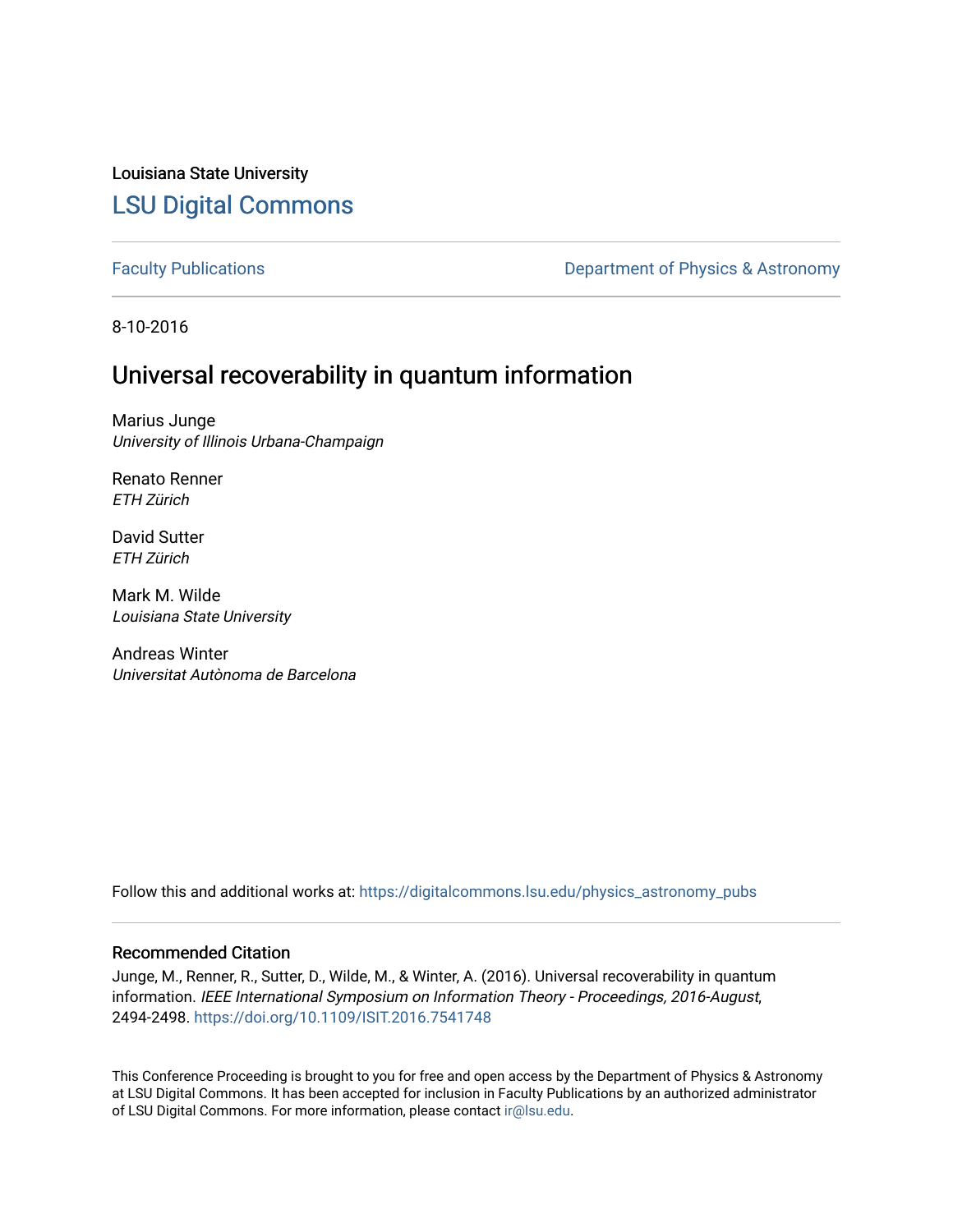# **ETH**zürich

# Research Collection



Conference Paper

# **Universal recoverability in quantum information**

**Author(s):**  Junge, Marius; Renner, Renato; Sutter, David; Wilde, Mark M.; Winter, Andreas

**Publication Date:**  2016

**Permanent Link:**  <https://doi.org/10.3929/ethz-b-000120060>

**Originally published in:**  <http://doi.org/10.1109/ISIT.2016.7541748>

**Rights / License:**  [In Copyright - Non-Commercial Use Permitted](http://rightsstatements.org/page/InC-NC/1.0/)  $\rightarrow$ 

This page was generated automatically upon download from the **ETH Zurich Research Collection**. For more information please consult the [Terms of use.](https://www.research-collection.ethz.ch/terms-of-use)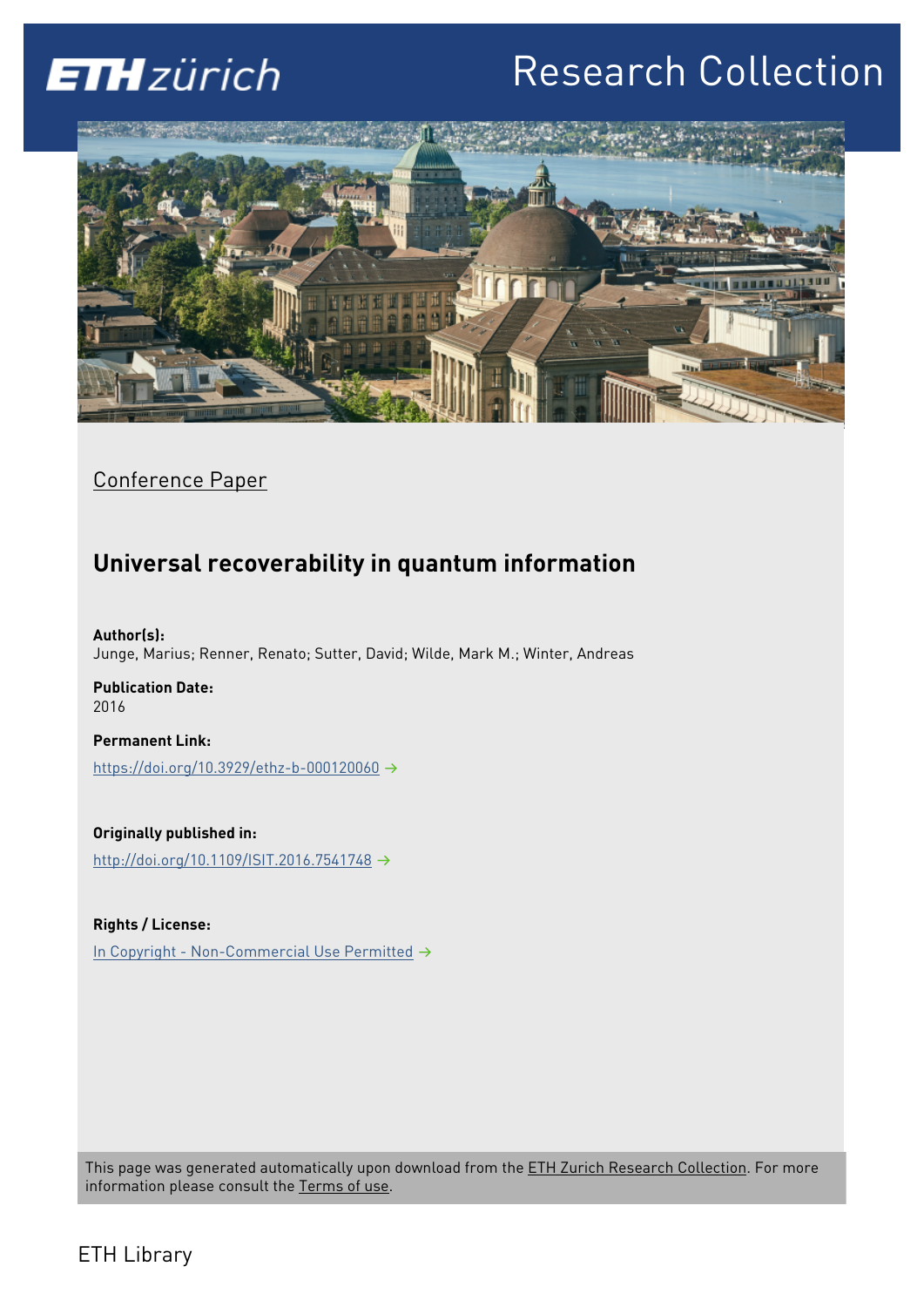# Universal recoverability in quantum information

Marius Junge\*, Renato Renner<sup>†</sup>, David Sutter<sup>†</sup>, Mark M. Wilde<sup>‡</sup>, and Andreas Winter<sup>§</sup>

<sup>∗</sup>Department of Mathematics, University of Illinois at Urbana-Champaign, Illinois 61801-2975, USA

† Institute for Theoretical Physics, ETH Zurich, Switzerland

‡Hearne Institute for Theoretical Physics, Department of Physics and Astronomy,

Center for Computation and Technology, Louisiana State University, Baton Rouge, Louisiana 70803, USA

§ICREA & Física Teòrica: Informació i Fenòmens Quàntics, Universitat Autònoma de Barcelona,

ES-08193 Bellaterra (Barcelona), Spain

*Abstract*—The quantum relative entropy is well known to obey a monotonicity property (i.e., it does not increase under the action of a quantum channel). Here we present several refinements of this entropy inequality, some of which have a physical interpretation in terms of recovery from the action of the channel. The recovery channel given here is explicit and universal, depending only on the channel and one of the arguments to the relative entropy.

#### I. INTRODUCTION

The quantum relative entropy is a fundamental measure of distinguishability in quantum information theory [1], finding an operational interpretation in the context of quantum hypothesis testing [2], [3]. Let  $\mathcal{L}(\mathcal{H})$  denote the set of linear operators acting on a finite-dimensional Hilbert space  $\mathcal{H}, \mathcal{L}_+(\mathcal{H})$  the set of positive semi-definite operators, and let  $\mathcal{D}(\mathcal{H})$  denote the set of density operators (positive semi-definite with unit trace). The quantum relative entropy is defined as the following function of  $\rho \in \mathcal{D}(\mathcal{H})$  and  $\sigma \in \mathcal{L}_+(\mathcal{H})$ :

$$
D(\rho \|\sigma) \equiv \left\{ \begin{array}{cc} \text{Tr}\{\rho \left[ \log \rho - \log \sigma \right] \} & \text{if } \text{supp}(\rho) \subseteq \text{supp}(\sigma) \\ +\infty & \text{else} \end{array} \right.
$$

where log denotes the natural logarithm here and throughout for convenience. One of the main properties that  $D(\rho||\sigma)$ obeys is known as monotonicity [4], [5]. Let  $\mathcal{N} : \mathcal{L}(\mathcal{H}) \rightarrow$  $\mathcal{L}(\mathcal{H}')$  be a quantum channel (a completely positive, tracepreserving map), where  $\mathcal{H}'$  is finite-dimensional. Then the following monotonicity inequality holds [4], [5]

$$
D(\rho \|\sigma) \ge D(\mathcal{N}(\rho) \|\mathcal{N}(\sigma)).\tag{1}
$$

The equality conditions for this entropy inequality are that  $D(\rho||\sigma) = D(\mathcal{N}(\rho)||\mathcal{N}(\sigma))$  if and only if there exists a recovery channel R, depending only on  $\sigma$  and N, such that  $\rho = (\mathcal{R} \circ \mathcal{N})(\rho)$  and  $\sigma = (\mathcal{R} \circ \mathcal{N})(\sigma)$  [6], [7].

The main purpose of this paper is to present several further refinements of the entropy inequality in (1), recently reported in [8] and [9] (see also the earlier contributions on this topic in [10], [11] and the more recent one in [12]). One of the refinements can be summarized informally as follows: if the decrease in quantum relative entropy between two quantum states after a quantum channel is relatively small, then it is possible to perform a recovery channel, such that we can perfectly recover one state while approximately recovering the other. This can be interpreted as quantifying how well one can

reverse the action of a quantum channel. Throughout, we take  $\rho$ ,  $\sigma$ , and  $\mathcal N$  as given in the following definition:

*Definition 1:* Let  $\rho \in \mathcal{D}(\mathcal{H})$  and  $\sigma \in \mathcal{L}_+(\mathcal{H})$ , such that  $\text{supp}(\rho) \subseteq \text{supp}(\sigma)$ . Let  $\mathcal{N} : \mathcal{L}(\mathcal{H}) \to \mathcal{L}(\mathcal{H}')$  be a quantum channel.

The formal statement of the main theorem is as follows:

*Theorem 2:* Given  $\rho$ ,  $\sigma$ , and  $\mathcal N$  as in Definition 1, there exists an explicit recovery channel  $\mathcal{R}$  :  $\mathcal{L}(\mathcal{H}') \rightarrow \mathcal{L}(\mathcal{H})$ , depending only on  $\sigma$  and N, such that

$$
D(\rho||\sigma) \ge D(\mathcal{N}(\rho)||\mathcal{N}(\sigma)) - \log F(\rho, (\mathcal{R} \circ \mathcal{N})(\rho)).
$$
 (2)

The fact that R satisfies (2) for all  $\rho \in \mathcal{D}(\mathcal{H})$  implies that

$$
\sigma = (\mathcal{R} \circ \mathcal{N})(\sigma). \tag{3}
$$

Given that the quantum fidelity  $F(\omega, \tau) \equiv ||\sqrt{\omega}\sqrt{\tau}||_1^2$  $\frac{2}{1}$  [13] takes values between zero and one for density operators  $\omega$  and  $\tau$ , we can immediately conclude that

$$
-\log F(\rho, (\mathcal{R} \circ \mathcal{N})(\rho)) \ge 0,\tag{4}
$$

so that the above theorem implies (1) as a consequence. Furthermore, the recovery channel satisfying (2) has the property that it perfectly recovers  $\sigma$  from  $\mathcal{N}(\sigma)$  (satisfying (3)), a fact which we prove later and which makes (2) non-trivial.

The proof for Theorem 2 relies on the method of complex interpolation  $[14]$ ,  $[15]$  and the notion of a Rényi generalization of a relative entropy difference [16]. We review this background before going through the proof. We also present another lower bound for the relative entropy difference  $D(\rho||\sigma) - D(\mathcal{N}(\rho)||\mathcal{N}(\sigma))$  and give two upper bounds for special cases, which were previously reported in [9], [11]. One of the consequences of Theorem 2 is to provide physically meaningful improvements to many well known quantum entropy inequalities, such as strong subadditivity [17], joint convexity of quantum relative entropy, and concavity of conditional quantum entropy. These are discussed in [8], [11] and improve upon the results in [18], [19].

#### II. BACKGROUND

The proof of Theorem 2 given here requires some mathematical background. So we first begin by defining the Schatten norms and several of their properties. We then review some essential results from complex analysis, that lead to a complex interpolation theorem known as the Stein–Hirschman interpolation theorem [20], [14].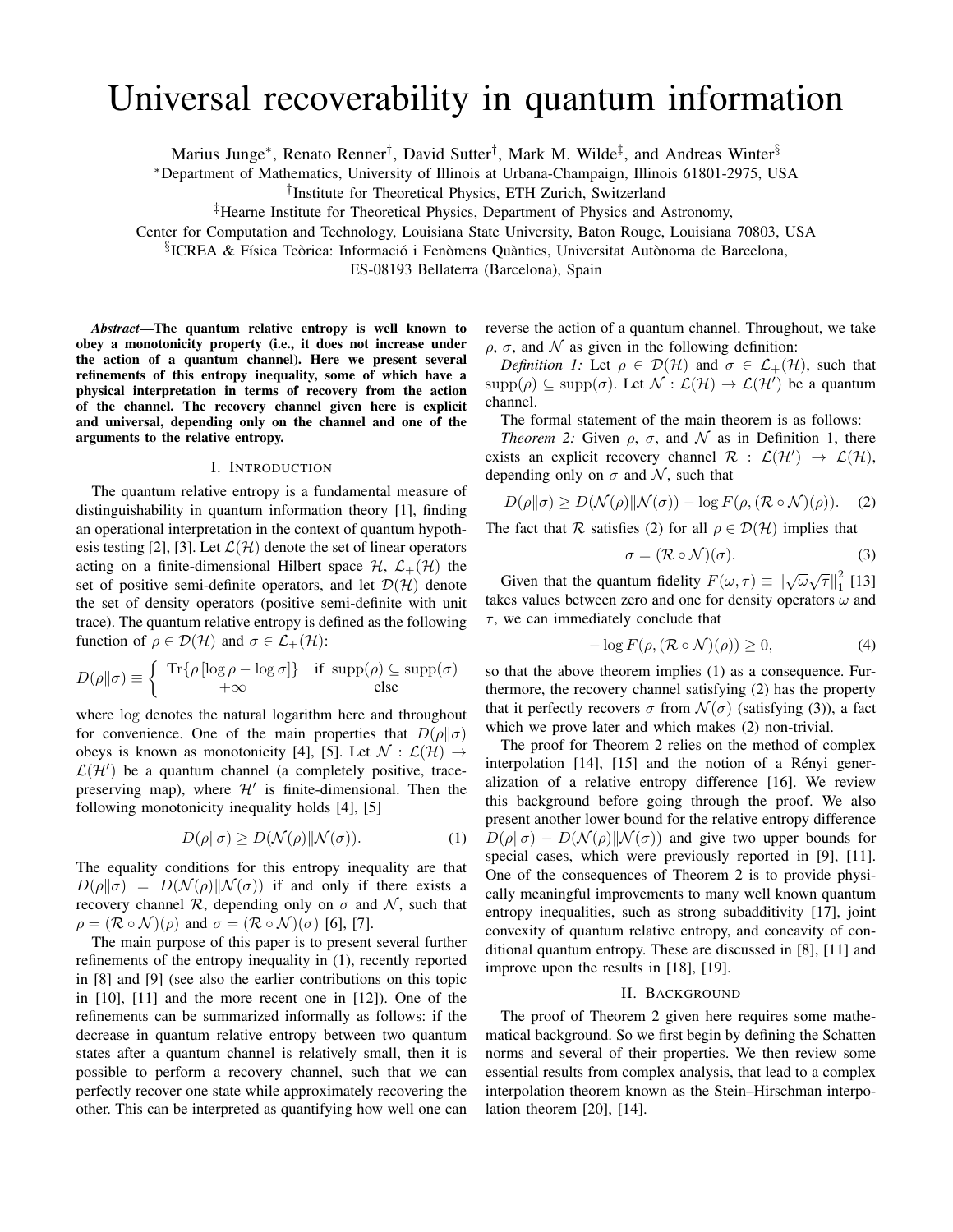#### *A. Schatten Norms and Duality*

An important technical tool in the proof given here is the Schatten  $p$ -norm of an operator  $A$ , defined as

$$
||A||_p \equiv [\text{Tr}\{|A|^p\}]^{1/p},\tag{5}
$$

where  $A \in \mathcal{L}(\mathcal{H})$ ,  $|A| \equiv \sqrt{A^{\dagger}A}$ , and  $p \ge 1$ .  $||A||_p$  is equal to the p-norm of the singular values of A. That is, if  $\sigma_i(A)$  is the vector of singular values of A, then

$$
||A||_p = \left[\sum_i \sigma_i(A)^p\right]^{1/p}.
$$
 (6)

The convention is for  $||A||_{\infty}$  to be defined as the largest singular value of A because  $||A||_p$  converges to this in the limit as  $p \to \infty$ . In the proof of Theorem 2, we repeatedly use the fact that  $||A||_p$  is unitarily invariant. That is,  $||A||_p$ is invariant with respect to linear isometries, in the sense that  $||A||_p = ||UAV^{\dagger}||_p$ , where  $U, V \in \mathcal{L}(\mathcal{H}, \mathcal{H}')$  are linear isometries satisfying  $U^{\dagger}U = I_{\mathcal{H}}$  and  $V^{\dagger}V = I_{\mathcal{H}}$ . From these norms, one can define information measures relating quantum states and channels, with the one used here known as a Rényi generalization of a relative entropy difference [21], [16].

Throughout we adopt the common convention and define  $f(A)$  for a function f and a positive semi-definite operator A as follows:  $f(A) \equiv \sum_{i:\lambda_i\neq 0} f(\lambda_i)|i\rangle\langle i|$ , where  $A =$  $\sum_i \lambda_i |i\rangle\langle i|$  is a spectral decomposition of A. We denote the support of A by  $\text{supp}(A)$ , and we let  $\Pi_A$  denote the projection onto the support of A.

#### *B. Complex Analysis*

We now review a few concepts from complex analysis [22]. We will not prove these results in detail, but the purpose instead is to recall them, and the interested reader can follow references to books on complex analysis for details of proofs. The culmination of the development is the Stein–Hirschman complex interpolation theorem (Theorem 5).

The well known maximum modulus principle [22] has an extension to an unbounded strip in C, which we call the *maximum modulus principle on a strip*. Let S denote the standard strip in  $\mathbb{C}, \overline{S}$  its closure, and  $\partial \overline{S}$  its boundary:

$$
S \equiv \{ z \in \mathbb{C} : 0 < \text{Re}\{z\} < 1 \},\tag{7}
$$

$$
\overline{S} \equiv \{ z \in \mathbb{C} : 0 \le \text{Re}\{z\} \le 1 \},\tag{8}
$$

$$
\partial \overline{S} \equiv \{ z \in \mathbb{C} : \text{Re}\{z\} = 0 \lor \text{Re}\{z\} = 1 \}.
$$
 (9)

Let  $f : \overline{S} \to \mathbb{C}$  be bounded on  $\overline{S}$ , holomorphic on S, and continuous on  $\partial \overline{S}$ . Then the supremum of  $|f|$  is attained on  $\partial S$ . That is,  $\sup_{z \in \overline{S}} |f(z)| = \sup_{z \in \partial \overline{S}} |f(z)|$ .

The maximum modulus principle on a strip implies a result known as the Hadamard three-lines theorem:

*Theorem 3 (Hadamard Three-Lines):* Let  $f : \overline{S} \rightarrow \mathbb{C}$ be a function that is bounded on  $\overline{S}$ , holomorphic on  $S$ , and continuous on the boundary  $\partial \overline{S}$ . Let  $\theta \in (0,1)$  and  $M(\theta) \equiv \sup_{t \in \mathbb{R}} |f(\theta + it)|$ . Then  $\log M(\theta)$  is a convex function on  $[0, 1]$ , implying that

$$
\log M(\theta) \le (1 - \theta) \log M(0) + \theta \log M(1). \tag{10}
$$

There is a strengthening of the Hadamard three-lines theorem due to Hirschman [20], which in fact implies the Hadamard three-lines theorem:

*Theorem 4 (Hirschman):* Let  $f(z) : \overline{S} \to \mathbb{C}$  be a function that is bounded on  $\overline{S}$ , holomorphic on S, and continuous on the boundary  $\partial \overline{S}$ . Then for  $\theta \in (0,1)$ , the following holds

$$
\log |f(\theta)| \le
$$
  

$$
\int_{-\infty}^{\infty} dt \left( \alpha_{\theta}(t) \log \left[ |f(it)|^{1-\theta} \right] + \beta_{\theta}(t) \log \left[ |f(1+it)|^{\theta} \right] \right), \tag{11}
$$

where

$$
\alpha_{\theta}(t) \equiv \frac{\sin(\pi\theta)}{2(1-\theta)\left[\cosh(\pi t) - \cos(\pi\theta)\right]},\tag{12}
$$

$$
\beta_{\theta}(t) \equiv \frac{\sin(\pi \theta)}{2\theta \left[\cosh(\pi t) + \cos(\pi \theta)\right]}.
$$
\n(13)

For a fixed  $\theta \in (0,1)$ ,  $\alpha_{\theta}(t), \beta_{\theta}(t) \geq 0$  for all  $t \in \mathbb{R}$  and

$$
\int_{-\infty}^{\infty} dt \; \alpha_{\theta}(t) = \int_{-\infty}^{\infty} dt \; \beta_{\theta}(t) = 1 \; , \tag{14}
$$

(see, e.g., [22, Exercise 1.3.8]) so that  $\alpha_{\theta}(t)$  and  $\beta_{\theta}(t)$  can be interpreted as probability density functions. Furthermore,

$$
\lim_{\theta \searrow 0} \beta_{\theta}(t) = \frac{\pi}{2} \left[ \cosh(\pi t) + 1 \right]^{-1} \equiv \beta_0(t) , \qquad (15)
$$

where  $\beta_0$  is also a probability density function on R. With these observations, we can see that Hirschman's theorem implies the Hadamard three-lines theorem, given that an expectation can never exceed a supremum.

### *C. Complex Interpolation of Schatten Norms*

We can extend much of the development above to operatorvalued functions, which is needed to prove Theorem 2. Let  $G : \mathbb{C} \to \mathcal{L}(\mathcal{H})$  be an operator-valued function. We say that  $G(z)$  is holomorphic if every function mapping z to a matrix entry is holomorphic. For our purposes in what follows, we are interested in operator-valued functions of the form  $A^z$ , where A is a positive semi-definite operator. In this case, we apply the aforementioned convention and take  $A^z = \sum_{i:\lambda_i\neq 0} \lambda_i^z |i\rangle\langle i|$ , where  $A = \sum_i \lambda_i |i\rangle\langle i|$  is an eigendecomposition of A with  $\lambda_i \geq 0$  for all i. Given that  $x^2$ , with  $x > 0$ , is holomorphic, combined with the closure properties of holomorphic functions, we can conclude that  $A^z$ is holomorphic if  $A$  is positive semi-definite.

We can now state a version of the Hirschman theorem which applies to operator-valued functions and allows for bounding their Schatten norms [14]. The proof is standard and recalled in [8]. This theorem is one of the main technical tools that we need to establish Theorem 2.

*Theorem 5 (Stein–Hirschman):* Let  $G : \overline{S} \to L(H)$  be an operator-valued function that is bounded on  $\overline{S}$ , holomorphic on S, and continuous on the boundary  $\partial \overline{S}$ . Let  $\theta \in (0,1)$  and define  $p_\theta$  by

$$
\frac{1}{p_{\theta}} = \frac{1 - \theta}{p_0} + \frac{\theta}{p_1} \,, \tag{16}
$$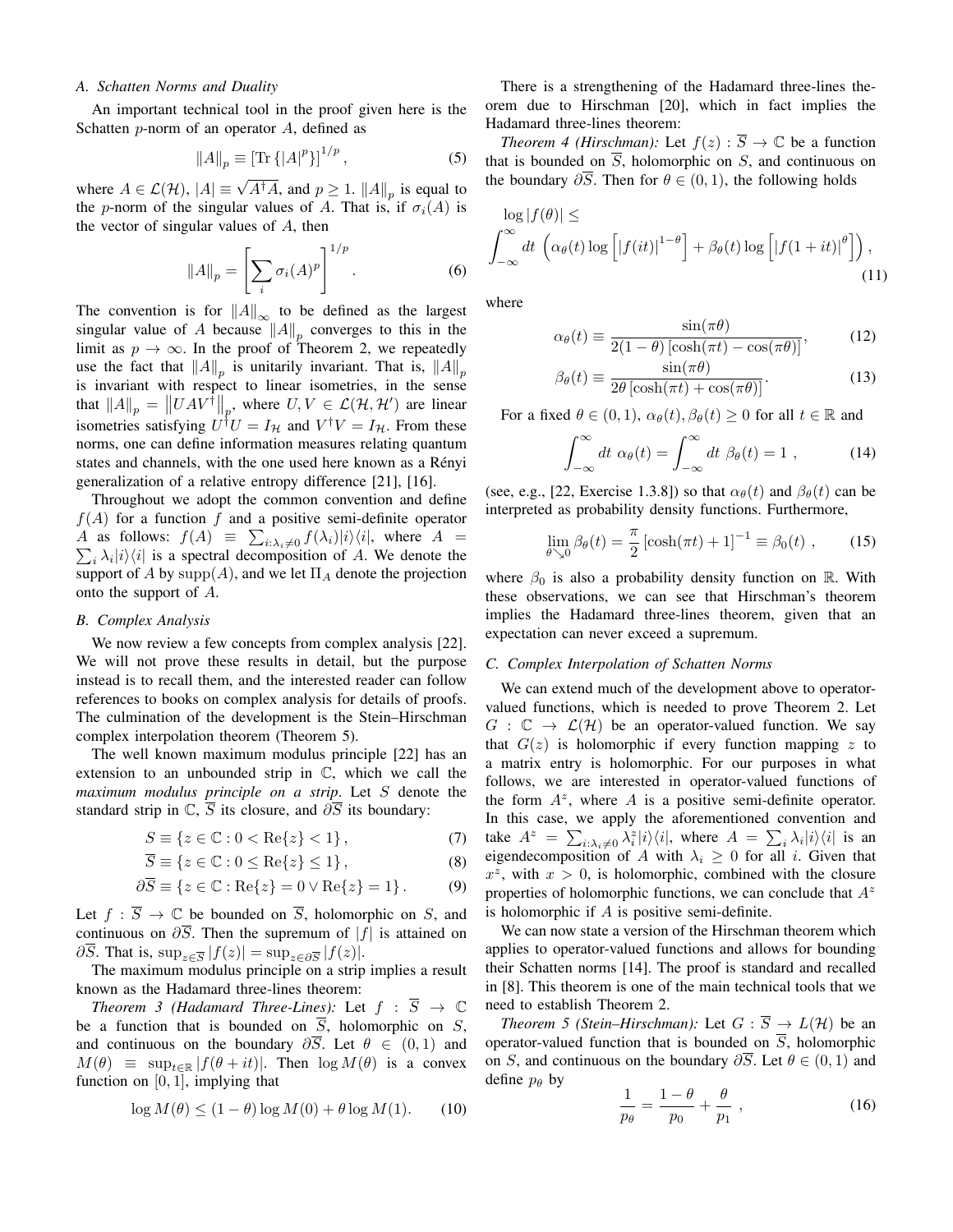where  $p_0, p_1 \in [1, \infty]$ . Then the following bound holds

$$
\log ||G(\theta)||_{p_{\theta}} \leq \int_{-\infty}^{\infty} dt \, \alpha_{\theta}(t) \log \left[ ||G(it)||_{p_{0}}^{1-\theta} \right] +
$$

$$
\int_{-\infty}^{\infty} dt \, \beta_{\theta}(t) \log \left[ ||G(1+it)||_{p_{1}}^{\theta} \right], \quad (17)
$$

where  $\alpha_{\theta}(t)$  and  $\beta_{\theta}(t)$  are defined in (12)–(13).

#### III. PETZ RECOVERY MAP

The recovery channel appearing in the lower bound of Theorem 2 has an explicit form and is constructed from a map known as the Petz recovery map [6], [7], which is defined as follows:

*Definition 6:* Let  $\sigma \in \mathcal{L}_+(\mathcal{H})$ , and let  $\mathcal{N} : \mathcal{L}(\mathcal{H}) \to \mathcal{L}(\mathcal{H}')$ be a quantum channel. The Petz recovery map  $P_{\sigma,\mathcal{N}}$  :  $\mathcal{L}(\mathcal{H}') \to \mathcal{L}(\mathcal{H})$  is a completely positive, trace-non-increasing linear map defined as follows for  $Q \in \mathcal{L}(\mathcal{H}')$ :

$$
\mathcal{P}_{\sigma,\mathcal{N}}\left(Q\right) \equiv \sigma^{1/2}\mathcal{N}^{\dagger}\left(\left[\mathcal{N}(\sigma)\right]^{-1/2}Q\left[\mathcal{N}(\sigma)\right]^{-1/2}\right)\sigma^{1/2}.\tag{18}
$$

The Petz recovery map  $P_{\sigma, \mathcal{N}}$  is linear, and it is completely positive because it is equal to a serial concatenation of three completely positive maps:  $Q \to \left[ \mathcal{N}(\sigma) \right]^{-1/2} Q \left[ \mathcal{N}(\sigma) \right]^{-1/2}$ ,  $Q \to \mathcal{N}^\dagger(Q)$ , and  $M \to \sigma^{1/2} M \sigma^{1/2}$  for  $M \in \mathcal{L}(\mathcal{H})$ . It is trace-non-increasing because the following holds for  $Q \in$  $\mathcal{L}_+(\mathcal{H}')$ :

$$
\begin{aligned} &\text{Tr}\{\mathcal{P}_{\sigma,\mathcal{N}}\left(Q\right)\} \\ &= \text{Tr}\left\{\sigma\mathcal{N}^{\dagger}\left[\left[\mathcal{N}(\sigma)\right]^{-1/2}Q\left[\mathcal{N}(\sigma)\right]^{-1/2}\right]\right\} \end{aligned} \tag{19}
$$

$$
= \operatorname{Tr} \left\{ \mathcal{N}(\sigma) \left[ \mathcal{N}(\sigma) \right]^{-1/2} Q \left[ \mathcal{N}(\sigma) \right]^{-1/2} \right\} \tag{20}
$$

$$
= \operatorname{Tr} \{ \Pi_{\mathcal{N}(\sigma)} Q \} \le \operatorname{Tr} \{ Q \}.
$$
 (21)

We can also define a partial isometric map  $\mathcal{U}_{\sigma,t}$  as

$$
\mathcal{U}_{\sigma,t}(M) \equiv \sigma^{it} M \sigma^{-it}.
$$
 (22)

Since  $\sigma^{it}\sigma^{-it} = \Pi_{\sigma}$  (with  $\Pi_{\sigma}$  the support projection of  $\sigma$ ),

$$
\mathcal{U}_{\sigma,t}(\sigma) = \sigma,\tag{23}
$$

so that this isometric map does not have any effect when  $\sigma$  is input. In the case that  $\sigma$  is positive definite,  $\mathcal{U}_{\sigma,t}$  is a unitary channel. We can define a rotated or "swiveled" Petz map [11], [9], which plays an important role in the construction of a recovery channel satisfying the lower bound in Theorem 2.

*Definition 7 (Rotated Petz Map):* Let  $\sigma \in \mathcal{L}_+(\mathcal{H})$ , and let  $\mathcal{N} : \mathcal{L}(\mathcal{H}) \to \mathcal{L}(\mathcal{H}')$  be a quantum channel. A rotated Petz map is defined for  $Q \in \mathcal{L}(\mathcal{H}')$  as

$$
\mathcal{R}^t_{\sigma,\mathcal{N}}(Q) \equiv (\mathcal{U}_{\sigma,-t} \circ \mathcal{P}_{\sigma,\mathcal{N}} \circ \mathcal{U}_{\mathcal{N}(\sigma),t})(Q). \tag{24}
$$

The following is a consequence of some basic algebra and [23, Lemma 2] (see [24, Proposition 12.3.1]):

*Proposition 8 (Perfect Recovery):* Let  $\sigma \in \mathcal{L}_+(\mathcal{H})$ , and let  $\mathcal{N} : \mathcal{L}(\mathcal{H}) \to \mathcal{L}(\mathcal{H}')$  be a quantum channel. A rotated Petz map  $\mathcal{R}^t_{\sigma,\mathcal{N}}$  perfectly recovers  $\sigma$  from  $\mathcal{N}(\sigma)$ :

$$
\mathcal{R}^t_{\sigma,\mathcal{N}}(\mathcal{N}(\sigma)) = \sigma.
$$
 (25)

## IV. RÉNYI INFORMATION MEASURE

Given  $\rho$ ,  $\sigma$ , and  $\mathcal N$  as in Definition 1, we define a Rényi information measure known as a Rényi generalization of a relative entropy difference [16]:

$$
\widetilde{\Delta}_{\alpha}(\rho,\sigma,\mathcal{N}) \equiv \frac{2\alpha}{\alpha-1} \log \left\| \left( \left[ \mathcal{N}(\rho) \right]^{\frac{1-\alpha}{2\alpha}} \left[ \mathcal{N}(\sigma) \right]^{\frac{\alpha-1}{2\alpha}} \otimes I_E \right) U \sigma^{\frac{1-\alpha}{2\alpha}} \rho^{\frac{1}{2}} \right\|_{2\alpha},
$$

where  $\alpha \in (0,1) \cup (1,\infty)$  and  $U : \mathcal{H} \to \mathcal{H}' \otimes \mathcal{H}_E$  is an isometric extension of the channel  $N$ . That is,  $U$  is a linear isometry satisfying  $\text{Tr}_E\{U(\cdot)U^{\dagger}\} = \mathcal{N}(\cdot)$  and  $U^{\dagger}U = I_H$ . Recall that all isometric extensions of a channel are related by an isometry acting on the environment system  $E$  [24], so that the definition above is invariant under any such choice. The adjoint  $\mathcal{N}^{\dagger}$  of a channel is given in terms of an isometric extension U as  $\mathcal{N}^{\dagger}(\cdot) = U^{\dagger}((\cdot) \otimes I_E) U$  [24, Prop. 5.2.1].

The following lemma is one of the main reasons that  $\Delta_{\alpha}(\rho, \sigma, \mathcal{N})$  generalizes a relative entropy difference.

*Lemma 9 ([16], [11]):* The following limit holds for  $\rho$ ,  $\sigma$ , and  $N$  as given in Definition 1:

$$
\lim_{\alpha \to 1} \widetilde{\Delta}_{\alpha}(\rho, \sigma, \mathcal{N}) = D(\rho \| \sigma) - D(\mathcal{N}(\rho) \| \mathcal{N}(\sigma)).
$$
 (26)

V. PROOF OF THE RECOVERABILITY THEOREM

This section presents the proof of Theorem 2. In fact, we prove a stronger statement, which implies Theorem 2 for a particular recovery channel that we discuss below.

*Theorem 10:* Let  $\rho$ ,  $\sigma$ , and  $\mathcal N$  be as in Definition 1. Then

$$
D(\rho||\sigma) - D(\mathcal{N}(\rho)||\mathcal{N}(\sigma)) \ge - \int_{-\infty}^{\infty} dt \ \beta_0(t) \ \log \left[ F\left(\rho, (\mathcal{R}_{\sigma,\mathcal{N}}^{t/2} \circ \mathcal{N})(\rho)\right) \right], \tag{27}
$$

where  $\beta_0(t) = \frac{\pi}{2} [\cosh(\pi t) + 1]^{-1}$  is a probability density where  $p_0(v) = \frac{1}{2} \left[\cosh(v) + 1\right]$  is a probability density<br>function for  $t \in \mathbb{R}$  and  $\mathcal{R}_{\sigma,\mathcal{N}}^{t/2}$  is a rotated Petz recovery map.

*Proof:* We can prove this result by employing Theorem 5. Let  $U : \mathcal{H} \to \mathcal{H}' \otimes \mathcal{H}_E$  be an isometric extension of the channel  $N$ . Pick

$$
G(z) \equiv \left( \left[ \mathcal{N}(\rho) \right]^{z/2} \left[ \mathcal{N}(\sigma) \right]^{-z/2} \otimes I_E \right) U \sigma^{z/2} \rho^{1/2}, \quad (28)
$$

for  $z \in \overline{S}$ ,  $p_0 = 2$ ,  $p_1 = 1$ , and  $\theta \in (0, 1)$ , which fixes  $p_{\theta} = \frac{2}{1+\theta}$ . The operator valued-function  $G(z)$  satisfies the conditions needed to apply Theorem 5. For the choices above,

$$
\begin{aligned} \left\|G(\theta)\right\|_{\frac{2}{(1+\theta)}} &= \left\|\left(\left[\mathcal{N}(\rho)\right]^{\frac{\theta}{2}}\left[\mathcal{N}(\sigma)\right]^{-\frac{\theta}{2}}\otimes I_E\right)U\sigma^{\frac{\theta}{2}}\rho^{\frac{1}{2}}\right\|_{\frac{2}{(1+\theta)}}\\ \left\|G\left(it\right)\right\|_{2} &= \left\|\left(\left[\mathcal{N}(\rho)\right]^{it/2}\left[\mathcal{N}(\sigma)\right]^{-it/2}\otimes I_E\right)U\sigma^{it}\rho^{1/2}\right\|_{2}.\end{aligned}
$$

,

$$
\|\mathbf{G}(u)\|_{2} - \|\mathbf{U}(\mathbf{V}(p))\| \|\mathbf{V}(0)\| \leq \|\rho^{1/2}\|_{2} = 1, \quad (29)
$$

$$
\|G (1+it)\|_1
$$
\n
$$
= \left\| \left( \left[ \mathcal{N}(\rho) \right]^{\frac{1+it}{2}} \left[ \mathcal{N}(\sigma) \right]^{-\frac{1+it}{2}} \otimes I_E \right) U \sigma^{\frac{1+it}{2}} \rho^{\frac{1}{2}} \right\|_1
$$
\n
$$
= \sqrt{F} \left( \rho, \left( \mathcal{U}_{\sigma, -t/2} \circ \mathcal{P}_{\sigma, \mathcal{N}} \circ \mathcal{U}_{\mathcal{N}(\sigma), t/2} \right) \left( \mathcal{N}(\rho) \right) \right)
$$
\n
$$
= \sqrt{F} \left( \rho, \left( \mathcal{R}_{\sigma, \mathcal{N}}^{t/2} \circ \mathcal{N} \right) (\rho) \right).
$$
\n(30)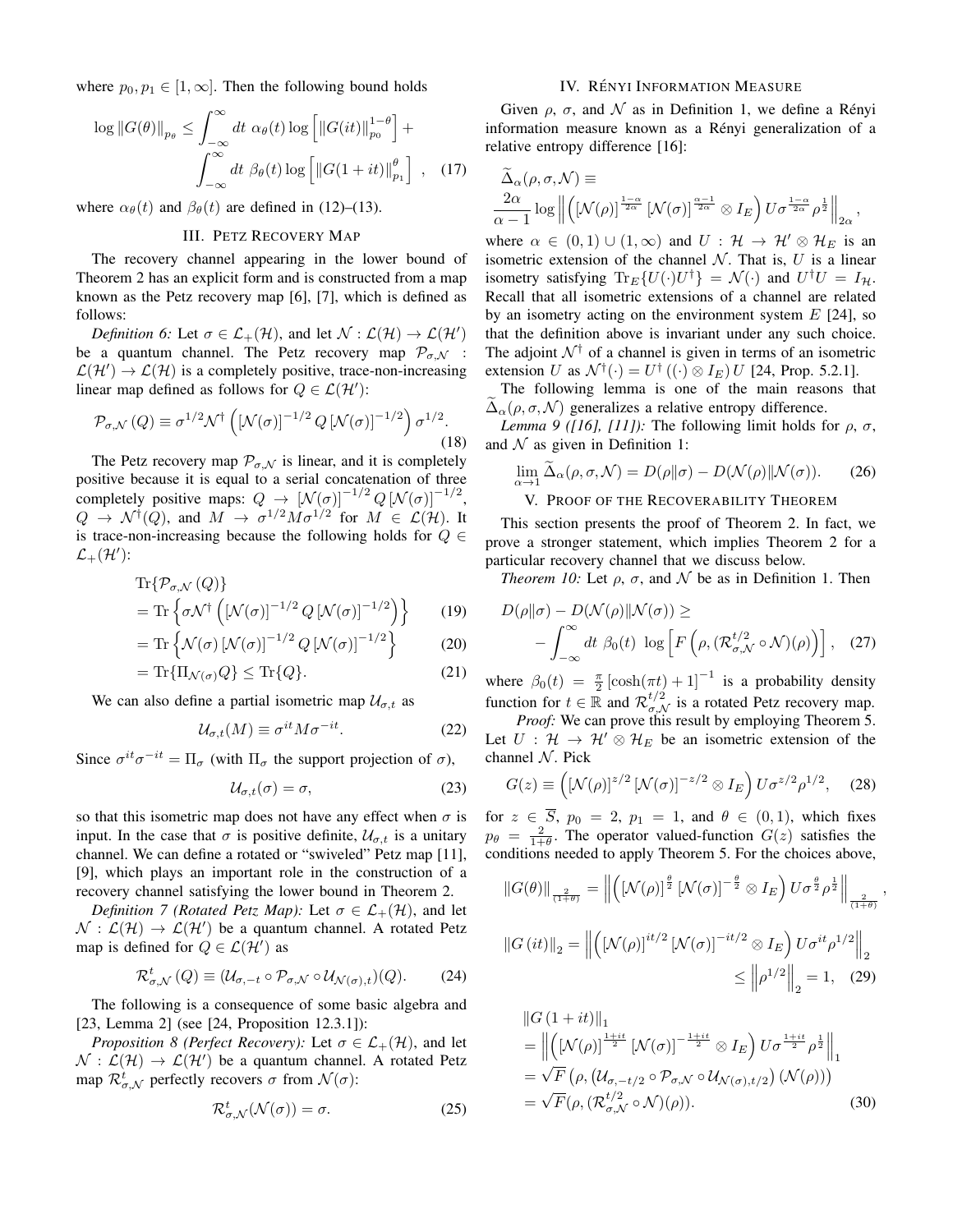Then we can apply Theorem 5 to conclude that

$$
\log \left\| \left( \left[ \mathcal{N}(\rho) \right]^{\theta/2} \left[ \mathcal{N}(\sigma) \right]^{-\theta/2} \otimes I_E \right) U \sigma^{\theta/2} \rho^{1/2} \right\|_{2/(1+\theta)} \n\leq \int_{-\infty}^{\infty} dt \; \beta_{\theta}(t) \log \left[ F \left( \rho, \left( \mathcal{R}_{\sigma,\mathcal{N}}^{t/2} \circ \mathcal{N} \right)(\rho) \right)^{\theta/2} \right].
$$
\n(31)

Letting  $\theta = (1 - \alpha) / \alpha$ , we see that this is the same as

$$
\Delta_{\alpha}(\rho, \sigma, \mathcal{N}) \ge
$$
\n
$$
-\int_{-\infty}^{\infty} dt \; \beta_{(1-\alpha)/\alpha}(t) \; \log \left[ F\left(\rho, (\mathcal{R}_{\sigma, \mathcal{N}}^{t/2} \circ \mathcal{N})(\rho)\right) \right]. \tag{32}
$$

Since the inequality in (31) holds for all  $\theta \in (0, 1)$  and thus (32) holds for all  $\alpha \in (1/2, 1)$ , we can take the limit as  $\alpha \nearrow 1$ and apply (26) and the dominated convergence theorem to conclude that (27) holds.

With the theorem above in hand, Theorem 2 follows as a consequence by taking  $\mathcal{R}_{\sigma,N}$  to be as follows:

$$
\mathcal{R}_{\sigma,\mathcal{N}}(Q) \equiv \int_{-\infty}^{\infty} dt \; \beta_0(t) \; \mathcal{R}_{\sigma,\mathcal{N}}^{t/2}(Q) + \text{Tr}\{(I - \Pi_{\mathcal{N}(\sigma)})Q\}\omega,
$$
\n(33)

where  $Q \in \mathcal{L}(\mathcal{H}')$  and  $\omega \in \mathcal{D}(\mathcal{H})$ . This is because

$$
-\int_{-\infty}^{\infty} dt \,\beta_0(t) \,\log\left[F\left(\rho, (\mathcal{R}_{\sigma,\mathcal{N}}^{t/2} \circ \mathcal{N})(\rho)\right)\right]
$$
  
\n
$$
\geq -\log\left[F\left(\rho, \left(\int_{-\infty}^{\infty} dt \,\beta_0(t)\mathcal{R}_{\sigma,\mathcal{N}}^{t/2} \circ \mathcal{N}\right)(\rho)\right)\right]
$$
  
\n
$$
\geq -\log\left[F(\rho, (\mathcal{R}_{\sigma,\mathcal{N}} \circ \mathcal{N})(\rho))\right], \quad (34)
$$

where the first inequality is due to the concavity of both the logarithm and the fidelity, and the second inequality follows from the assumption that  $supp(\rho) \subseteq supp(\sigma)$  and the operator monotonicity of the square root function.

The extra term  $\text{Tr}\{(I - \Pi_{\mathcal{N}(\sigma)})Q\}\omega$  is needed to ensure that  $\mathcal{R}_{\sigma,\mathcal{N}}$  is trace-preserving. Setting  $\hat{\Pi}_{\mathcal{N}(\sigma)} \equiv I - \Pi_{\mathcal{N}(\sigma)}$ , trace preservation follows because

$$
\begin{split} \text{Tr}\{\mathcal{R}_{\sigma,\mathcal{N}}(Q)\} &= \int_{-\infty}^{\infty} dt \ \beta_0(t) \ \text{Tr}\{\mathcal{R}_{\sigma,\mathcal{N}}^{t/2}(Q)\} + \text{Tr}\{Q\} \\ &= \int_{-\infty}^{\infty} dt \ \beta_0(t) \ \text{Tr}\{\Pi_{\mathcal{N}(\sigma)}Q\} + \text{Tr}\{\hat{\Pi}_{\mathcal{N}(\sigma)}Q\} \\ &= \text{Tr}\{\Pi_{\mathcal{N}(\sigma)}Q\} + \text{Tr}\{\hat{\Pi}_{\mathcal{N}(\sigma)}Q\} = \text{Tr}\{Q\}. \end{split} \tag{35}
$$

Observe that this recovery channel has the "perfect recovery of  $\sigma$ " property mentioned in (3), which follows from Proposition 8 and the particular form in (33).

#### VI. EQUALITY CONDITIONS

As a corollary of Theorem 10, we obtain equality conditions for the monotonicity of quantum relative entropy:

*Corollary 11 (Equality Conditions):* Let  $\rho$ ,  $\sigma$ , and  $\mathcal N$  be as given in Definition 1. Then  $D(\rho||\sigma) = D(\mathcal{N}(\rho)||\mathcal{N}(\sigma))$  if and only if all rotated Petz recovery maps perfectly recover  $\rho$  from  $\mathcal{N}(\rho)$ :  $\forall t \in \mathbb{R} : (\mathcal{R}^t_{\sigma,\mathcal{N}} \circ \mathcal{N})(\rho) = \rho.$ 

*Proof:* Recall from Proposition 8 that, independent of the conditions in the statement of the corollary, we always have

that  $(\mathcal{R}^t_{\sigma,\mathcal{N}} \circ \mathcal{N})(\sigma) = \sigma$  for all  $t \in \mathbb{R}$ . We start by proving the "only if" part. Suppose that  $\forall t \in \mathbb{R} : (\mathcal{R}^t_{\sigma,\mathcal{N}} \circ \mathcal{N})(\rho) = \rho$ . Then for a particular  $t \in \mathbb{R}$ , monotonicity implies that

$$
D(\rho||\sigma) \ge D(\mathcal{N}(\rho)||\mathcal{N}(\sigma))
$$
\n
$$
D(\mathcal{N}(\rho)||\mathcal{N}(\sigma)) \ge D((\mathcal{R}_{\sigma,\mathcal{N}}^t \circ \mathcal{N})(\rho)||(\mathcal{R}_{\sigma,\mathcal{N}}^t \circ \mathcal{N})(\sigma))
$$
\n(36)

$$
= D(\rho||\sigma), \qquad (37)
$$

which in turn imply that  $D(\rho||\sigma) = D(\mathcal{N}(\rho)||\mathcal{N}(\sigma))$ . We now prove the "if part" of the theorem. Suppose that  $D(\rho||\sigma) =$  $D(\mathcal{N}(\rho)||\mathcal{N}(\sigma))$ . By Theorem 10, we can conclude that

$$
\int_{-\infty}^{\infty} dt \; \beta_0(t) \; \left[ -\log \left[ F\left( \rho, (\mathcal{R}_{\sigma,\mathcal{N}}^{t/2} \circ \mathcal{N})(\rho) \right) \right] \right] = 0. \quad (38)
$$

Since  $\beta_0(t)$  is a positive definite function for all  $t \in \mathbb{R}$ ,  $-\log F \geq 0$ , the recovery maps  $\mathcal{R}^{t/2}_{\sigma,\mathcal{N}}$  are continuous in t and so is the fidelity, we can conclude that

$$
-\log\left[F\left(\rho, \left(\mathcal{R}_{\sigma,\mathcal{N}}^{t/2} \circ \mathcal{N}\right)(\rho)\right)\right] = 0\tag{39}
$$

for all  $t \in \mathbb{R}$ , which is the same as  $F(\rho, (\mathcal{R}_{\sigma,\mathcal{N}}^{t/2} \circ \mathcal{N})(\rho)) = 1$ for all  $t \in \mathbb{R}$ . Then  $(\mathcal{R}^t_{\sigma,\mathcal{N}} \circ \mathcal{N})(\rho) = \rho$  follows.

### VII. OTHER BOUNDS

In this section, we present other bounds for the relative entropy difference  $D(\rho||\sigma) - D(\mathcal{N}(\rho)||\mathcal{N}(\sigma))$ , one of which is a direct consequence of Theorem 5 and [11, Theorem 4] and two others which were previously reported in [9, Remark 12]. The first bound we present is an upper bound, and to have an interpretation in terms of recoverability, we need to take  $\rho$ ,  $\sigma$ , and  $\mathcal N$  as given in the following definition:

*Definition 12:* Let  $\rho_{SE}$  be a positive definite density operator and let  $\sigma_{SE}$  be a positive definite operator, each acting on a finite-dimensional tensor-product Hilbert space  $\mathcal{H}_S \otimes \mathcal{H}_{E'}$ . Let N be a quantum channel given as follows:  $N(\theta_{SE}) =$  $\text{Tr}_E\{U_{SE'\to BE}\theta_{SE'}U_{SE'\to BE}^{\dagger}\}$ , where  $U_{SE'\to BE}$  is a unitary operator taking  $\mathcal{H}_S \otimes \mathcal{H}_{E'}$  to an isomorphic finite-dimensional tensor-product Hilbert space  $\mathcal{H}_B \otimes \mathcal{H}_E$ , such that  $\mathcal{N}(\rho)$  and  $\mathcal{N}(\sigma)$  are each positive definite and act on  $\mathcal{H}_B$ .

Following the proof of Theorem 10, we pick

$$
G(z) \equiv \left( \left[ \mathcal{N}(\rho) \right]^{-z/2} \left[ \mathcal{N}(\sigma) \right]^{z/2} \otimes I_E \right) U \sigma^{-z/2} \rho^{1/2}, \quad (40)
$$

 $p_0 = 2$ ,  $p_1 = \infty$ , apply Theorem 5, and arrive at the following: *Theorem 13:* For  $\rho$ ,  $\sigma$ , and  $\mathcal N$  as given in Definition 12, the

following inequality holds

$$
D(\rho||\sigma) - D(\mathcal{N}(\rho)||\mathcal{N}(\sigma))
$$
  
\n
$$
\leq \int_{-\infty}^{\infty} dt \ \beta_0(t) \ D_{\max}(\rho||\mathcal{P}^{t/2}_{\sigma,\mathcal{N}}(\mathcal{N}(\rho))) , \quad (41)
$$

where  $D_{\text{max}}(\omega || \tau) \equiv 2 \log ||\omega^{1/2} \tau^{-1/2}||_{\infty}$  [25].

However, we note that there is an improvement of this bound, which is found as follows. There is an alternate Rényi generalization of a relative entropy difference [16], defined as

$$
\Delta_{\alpha}(\rho, \sigma, \mathcal{N}) \equiv \frac{2}{\alpha - 1} \log \left\| \left( \left[ \mathcal{N}(\rho) \right]^{\frac{1 - \alpha}{2}} \left[ \mathcal{N}(\sigma) \right]^{\frac{\alpha - 1}{2}} \otimes I_E \right) U \sigma^{\frac{1 - \alpha}{2}} \rho^{\frac{1}{2}} \right\|_2,
$$